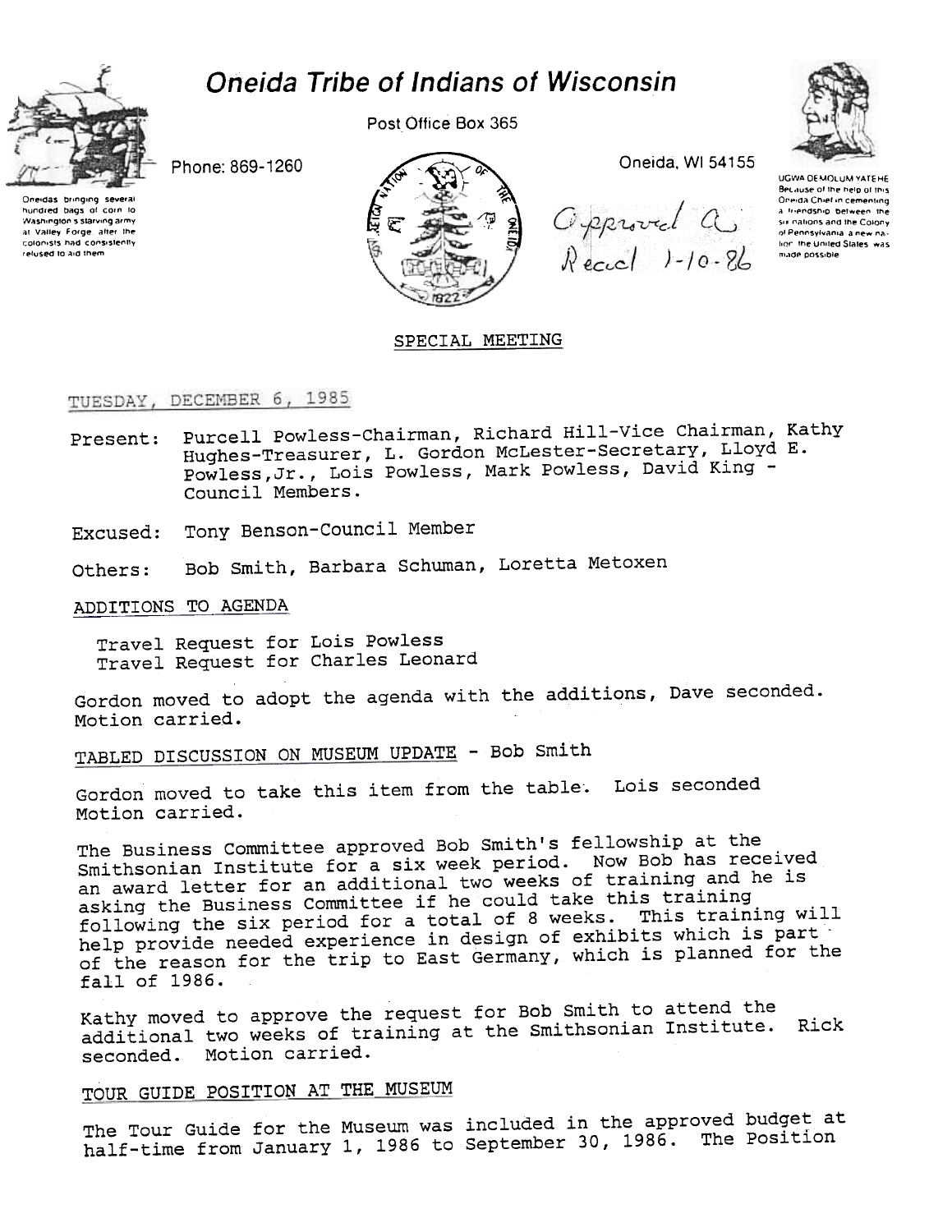ONEIDA TRIBE OF INDIANS OF WISCONSIN Special Meeting - December 6, 1985 Page 2

#### TOUR GUIDE (CONTINUED).

has been modified to make it a full-time job for the same time period with three months of the half time funds coming from J.T.P.A. and the remainder coming from the IMS grant received in 1985. It is understood by the employee that after September 30, 1986, the continuance of the position is contingent on subsequent fundings.

Mark moved to approve this position be a full-time position for a year and the continuance of the position is contingent upon subsequent funding. Kathy seconded. Motion carried.

#### RESOLUTION #85-2 FLANDREAU INDIAN SCHOOL -Lloyd Powless

Rick moved to table until December 10, 1985. Lois seconded. Motion carried.

PERSONNEL - Barbara Schuman

Tabled new position -Intake/Warehouse Assistant

Lois moved to take this item from the table, Dave seconded. Motion carried.

After discussion on the new position, Rick moved to approve. Dave seconded. Lloyd had no vote. Motion carried.

#### MINUTES TO BE APPROVED

| November 1.       | 1985 | Approved as Read |                       |
|-------------------|------|------------------|-----------------------|
| November 5, 1985  |      | Approved as Read |                       |
| November 8,       | 1985 | Approved as Read |                       |
| November 12, 1985 |      | Approved as Read |                       |
| November 15, 1985 |      | Approved as Read |                       |
| November 19, 1985 |      | Approved as Read |                       |
| November 22, 1985 |      | Approved as Read |                       |
| November 26, 1985 |      | Approved as Read |                       |
| December 3, 1985  |      | Approved as Read |                       |
| December 4, 1985  |      |                  | Approved as Corrected |

#### ONEIDA TRUST/ENROLLMENT OF NOVEMBER 26, 1985

Kathy moved to approve the enrollments. Gordon seconded. Motion carried.

#### LETTER OF SUPPORT FOR THE INDIAN COMMUNITY SCHOOL -Lloyd Powless

The Oneida Tribe has a responsibility to all it's members Education is of utmost importance in the lives of all tribe's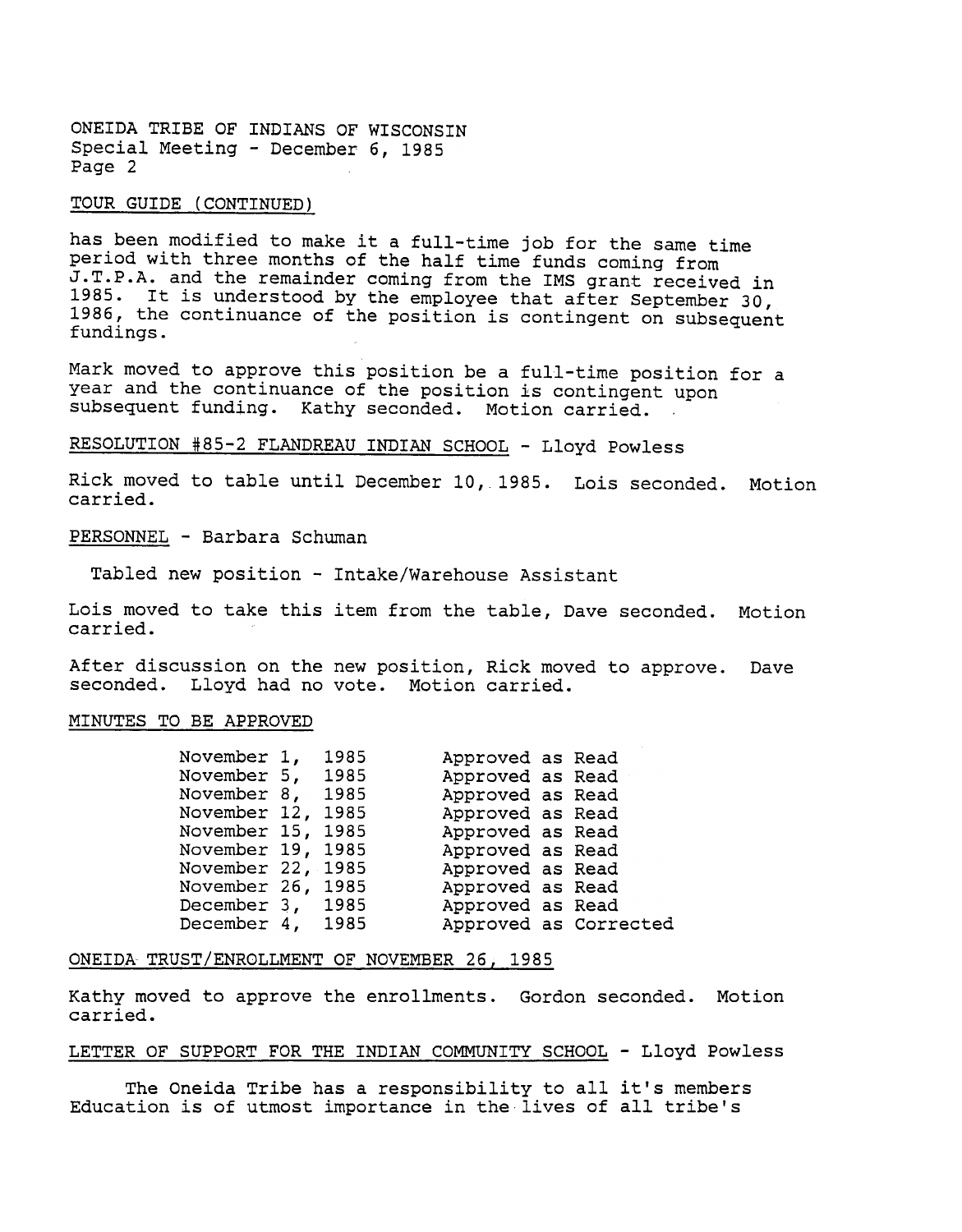ONEIDA TRIBE OF INDIANS OF WISCONSIN Special Meeting - December 6, 1985 Page 3

# SUPPORT LETTER (CONTINUED)

growth. We support the Indian Community School efforts in requesting grants/contracts from all appropriate Federal, State, Local and Private Sector funding sources. The Indian Community School has always been a good education alternative for the Milwaukee Indian community of which a large percentage are from the Oneida Tribe.

Kathy moved to approve the support letter, Lois seconded. Motion carried.

### TRAVEL EXPENSE FOR NORMA POWLESS

Norma traveled to Washington, D.C. (Chaperone for Miss Oneida Cathy Delgado) at the American Indian Heritage Foundation Pageant. Norma submitted her receipts showing that she had exceeded the \$75.00 per day amount allowed for per diem in a high rate area. \$12.35 is due her.

Kathy moved to approve, Gordon seconded. Mark opposed. Lois had no vote. Motion carried.

TRAVEL REQUEST - Lois Powless

Lois is requesting approval to attend a housing workshop in Phoenix, Arizona on January 28, 29 and 30, 1986.

Gordon moved to approve, Kathy seconded. Lois abstained. Motion carried.

# TRAVEL REQUEST FOR CHARLES LEONARD

Francis Skenandore recommended that Charles Leonard accompany himself and Gordon to the hearings in Syracuse, New York on December 9, 1985 to discuss the slide show with Attorney Locklear and Jack<br>Campisi. Also to assist in formulating and developing public relations strategy.

Kathy moved to approve, Dave seconded. Lois, Mark and Rick opposed Motion carried.

# TRAVEL REQUEST - Purcell Powless

Purcell is requesting approval to attend the Three-State Health Director's meeting on December 10 & 11, 1985, in Duluth, Minnesota.

Dave moved to approve, Mark seconded. Motion carried